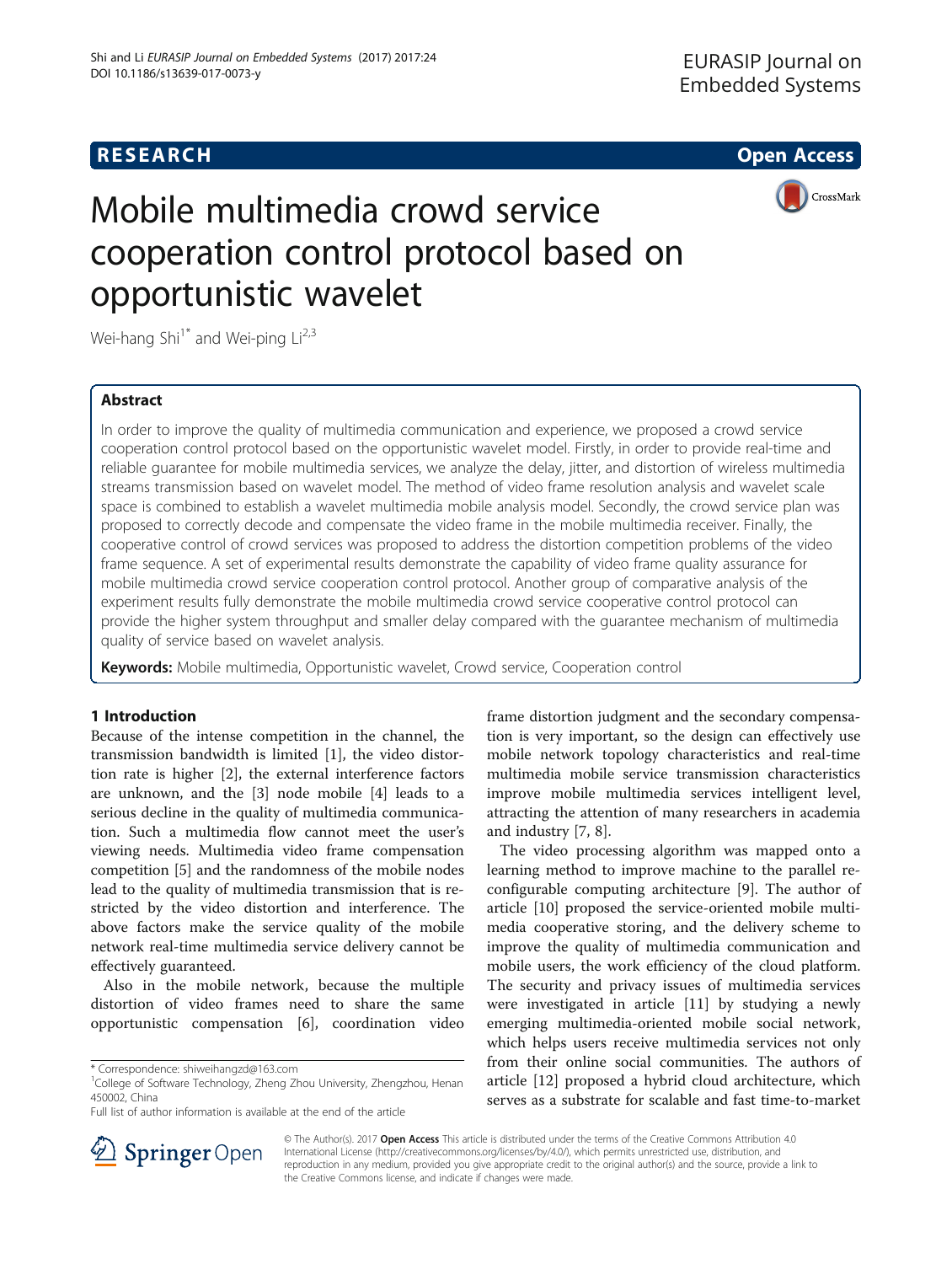mobile multimedia services. The link quality and geographical beaconless OR protocol for efficient video dissemination was presented in article [\[13\]](#page-4-0) for mobile multimedia Internet of Things, which relies on a beaconless OR approach and uses multiple metrics for routing decisions. The improving map that reduces task scheduling and micro-partitioning mechanism was proposed by the authors of article [\[14](#page-4-0)] for mobile cloud multimedia services. The authors of article [\[15](#page-4-0)] proposed a dual mode self-adaption handoff mechanism for multimedia services in mobile cloud computing environment to improve handoff quality and minimize utilized bandwidth. An adaptive modulation coding technique with cross-layer mapper module is proposed in article [[16\]](#page-4-0) for enhancing the quality of service, which is used to realize the main bottleneck parameters for the multimedia applications such as bandwidth, delay, and throughput. The article [\[17\]](#page-4-0) studied the home nursing guidance based on the application of multimedia messaging services via mobile phones to support outpatients for the pediatric intestinal colostomy complications.

In this paper, we presented a mobile multimedia crowd service cooperation control protocol based on opportunistic wavelet to improve the quality of multimedia communication and experience. The general architecture of the crowd service cooperation control protocol was proposed by the analyzation of the delay, jitter, and distortion of the wireless transmission of multimedia streams based on the wavelet model. The cooperative control of mobile multimedia crowd service was researched and addressed the problem such as the mobile multimedia receiver cannot correctly decode and compensate for the video frame.

The rest of the paper is organized as follows. Section 2 shows the opportunistic wavelet multimedia mobility model. Cooperative control of mobile multimedia crowd service was discussed in Section [3](#page-2-0). The results are shown in Section [4](#page-3-0). Finally, Section [5](#page-4-0) concludes this paper.

## 2 Opportunistic wavelet multimedia mobility model

In order to provide real-time and reliable guarantee for the mobile multimedia services, we analyzed the delay, jitter, and distortion of the wireless transmission of multimedia streams based on the wavelet model. The method of video frame resolution analysis and wavelet scale space are combined to establish a wavelet multimedia mobile analysis model. In the wavelet scale space, the opportunistic sampling method is used to capture the video frame sequence. In the opportunistic wavelet domain, the opportunistic perception method is used to capture the moving sequence of multimedia.

In the process of wavelet transform, we use the opportunistic wavelet transform to analyze the video frame sequence. The analysis result is helpful to process the jitter dispersion of multimedia mobile transmission. Large delay jitter of the video frame of the static multimedia transmission severely reduces the quality of the multimedia broadcast. The video frame sequence of the dynamic multimedia transmission is easy to be disorderly and aggravate the jitter.

In the opportunistic wavelet multimedia mobile model, the opportunistic video frame sequence is reconstructed by the opportunistic wavelet linear transform. This sequence is performed by opportunistic recombination resolution. This can obtain the opportunistic mobile multimedia video frame wavelet scale space. In the scale space and opportunistic wavelet domain, the moving scale coefficients and the opportunistic wavelet weights are adjusted in real time. This can generate a new type of mobile multimedia video frame.

Symbol F denotes the multimedia original data video frame sequence. In order to establish the opportunistic wavelet modeling in multimedia communication, we first convert the  $F$  into  $G$  sequence, as shown in the formula  $(1)$ .

$$
G = \sum_{j=m(i-1)+1}^{ki} \delta F_j, i = 1, 2, \cdots \left[\frac{k}{j}\right]
$$
 (1)

Here,  $\delta$  is used to describe the opportunistic weight of the original video sequence.  $k$  represents the length of the original video frame sequence.  $j$  represents the size of the video frame. i represents a linear video frame number. Symbol m represents linear video frame size.

The opportunistic wavelet model is based on opportunistic wavelet linear transformation, which is used to obtain the opportunistic wavelet function  $O_W$  and the opportunistic scaling function  $S_W$ , as shown in the formula (2).

$$
\begin{cases}\nO_W(x) = \frac{3k^{\delta}}{2||G(x)||(k-m)} \\
S_W(x) = \frac{3G(x)||F_k||}{2\delta}\n\end{cases}
$$
\n(2)

The opportunistic weight coefficient can be obtained by the formula (3).

$$
\delta = \begin{cases} ||k||, 0 \le j < \frac{m}{3} \\ \sqrt{k^2 + j^2}, \frac{m}{3} \le j < \frac{m}{2} \\ -\left\lceil \frac{m}{k} \right\rceil, j < 0 \quad \text{or} \quad j \ge \frac{m}{2} \end{cases} \tag{3}
$$

Here,  $P_{a, b}$  represents the opportunistic wavelet video frame sequence between the multimedia mobile parameter  $a$  and the multimedia sequence scrambling weight  $b$ .  $Q_{a, b}$  represents the spatial domain transfer functions with the opportunistic wavelet, as shown in the formula ([4\)](#page-2-0).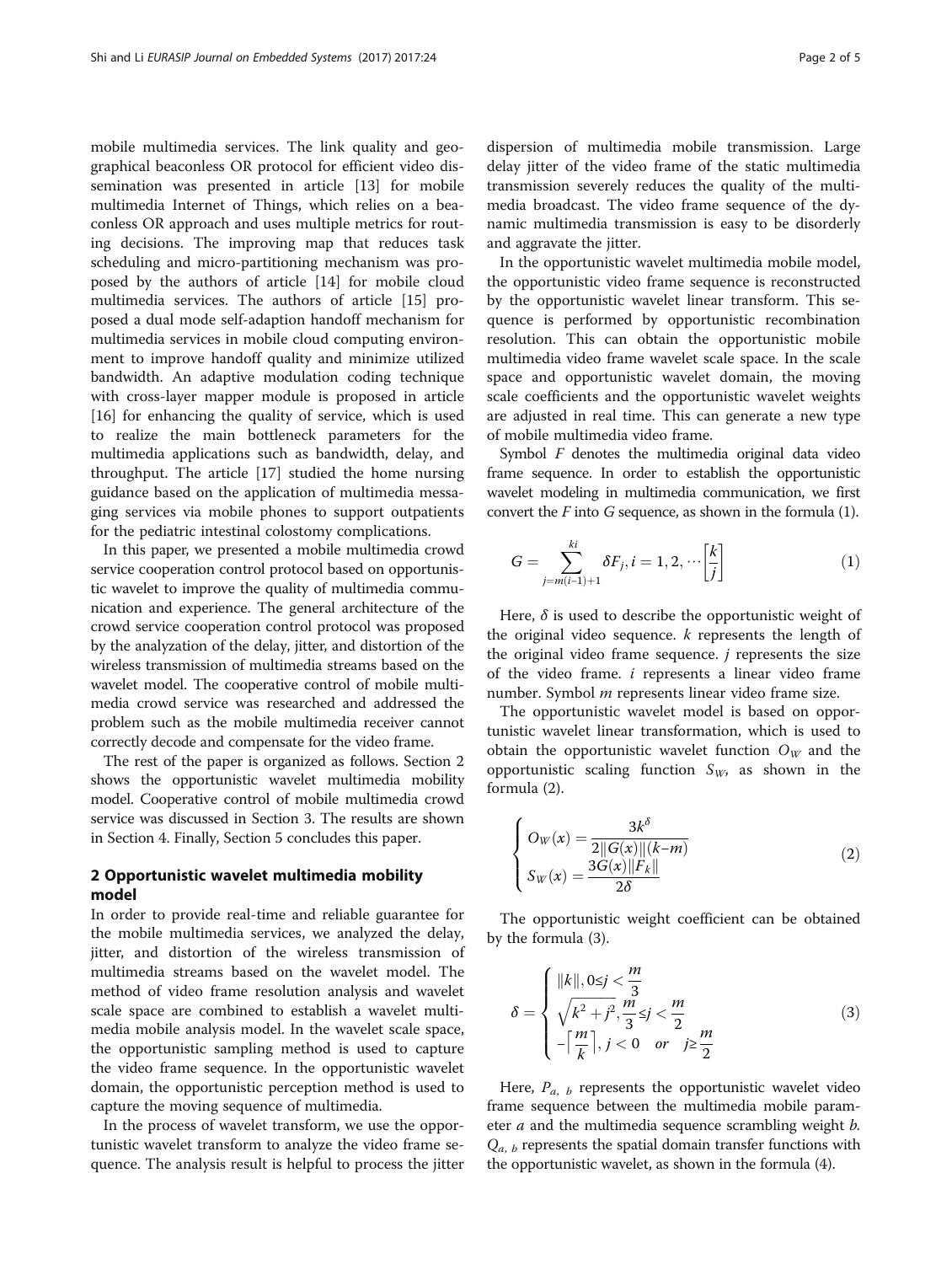<span id="page-2-0"></span>
$$
\begin{cases}\nP_{a,b} = \int_{i=1}^{k} G(i)^{\delta} di \\
Q_{a,b} = \prod_{t \to k} F_t \int_{i=1}^{k} \delta G(i) di\n\end{cases} \tag{4}
$$

## 3 Cooperative control of mobile multimedia crowd service

We calculate the probability  $P_{CS}$  by the formula (5) to study the reason that the mobile multimedia receiver cannot correctly decode and compensate for the video frame. The jitter probability of multimedia stream is denoted by the cooperative control probability of video frames of mobile multimedia crowd service.

$$
P_{CS} = \left| \sqrt{2^{\frac{j}{k-m}}} - \delta \right| \tag{5}
$$

Here, the distortion jitter number of the multimedia mobile video frame jitter is evaluated by expression as  $(j/(k<sup>*</sup>m))$ . Obviously, in  $J = k = m$ ,  $P_{CS}$  has the linear monotone change characteristics. With the increase of distortion jitter number of video frames, the quality of mobile multimedia crowd service will be seriously reduced. This is due to the intense competition between the video frames of the multimedia distortion. Therefore, the mobile multimedia receiver can select the crowd service rejection probability and a sequence of video frames according to the competition state of the video frames.

In order to facilitate the analysis, symbol  $\nu$  is defined as the crowd service priority of the distorted video frame, which maybe 0, 1, or 2. Here, value 0 represents the high priority crowd service under fast moving. Value 1 represents the low speed movement of multimedia streams with high priority crowd services. Value 2 means low priority crowd services for multimedia streaming with low speed motion. The crowd service cooperative control weight  $C_{\text{CW}}$  of mobile multimedia video frame can be calculated by Eq. (6).

$$
C_{\text{CW}} = \begin{cases} m^{\nu}, & 0 \le j < \frac{m}{3} \\ v^m, & \frac{m}{3} \le j < \frac{m}{2} \\ \delta^{\nu}, & j < 0 \quad \text{or} \quad j \ge \frac{m}{2} \end{cases} \tag{6}
$$

Mobile multimedia crowd service cooperative control must satisfy the following requirements:

(1)The distortion of each mobile video frame in the multimedia network is compensated only once. This kind of video frame can enter the distortion video frame sequence if the transmission process is in conflict with the competition.

| Table 1 Simulation parameter settings with mobility |  |  |  |
|-----------------------------------------------------|--|--|--|
|                                                     |  |  |  |

| Parameters                 | Value       |
|----------------------------|-------------|
| Time                       | 1000 s      |
| Sending data rate          | 125 Mbps    |
| Delay                      | $100 \mu s$ |
| Data sending node number   | 3           |
| Relay node number          | 10          |
| Data receiving node number | 6           |
| Number of mobile node      | 7           |
| Number of video frame      | 15,890      |
| Mobile model               | Random      |

- (2)After the crowd service is rejected, the mobile multimedia stream is reconstructed based on the opportunistic wavelet model.
- (3)Cooperative control between crowd services. Cooperative control of distortion of video frame sequences.

In the probability of failure of  $P_{CP}$  for video frame compensation,  $P_{\text{DC}}$  represents the competitive probability of a video frame,  $R_{GS}$  for mobile multimedia streaming based on the opportunistic to reconstruct the sequence of wavelet model,  $P_{\text{C}}$  (service) represents the probability of cooperative between crowd services, and  $P_C$  (frame) represents the probability of the video frame sequence between the distortions of the cooperative control. It can be concluded that the receiver can correctly decode the mobile multimedia stream, such as the formula (7).

$$
S_{i,j,k} = \frac{m \int_{i=1}^{k} G(i)^{\delta} di}{\int_{i=1}^{k} \delta G(i) di \sum_{i=1}^{k} \left(1 + \frac{\sqrt{P_{C}(\text{service}) + P_{C}(\text{frame})}}{1 - P_{\text{CP}}}\right) P_{\text{DC}}} R_{\text{GS}}
$$
\n(7)

| Table 2 Simulation parameter settings with static analysis |  |  |  |  |  |
|------------------------------------------------------------|--|--|--|--|--|
|------------------------------------------------------------|--|--|--|--|--|

| Parameters                      | Value                     |  |  |
|---------------------------------|---------------------------|--|--|
| Time                            | 1600 s                    |  |  |
| Jitter frequency                | 10 times per second       |  |  |
| Delay                           | $0.2 \text{ ms}$          |  |  |
| Data sending node number        | 3                         |  |  |
| Relay node number               | 10                        |  |  |
| Data receiving node number      | 6                         |  |  |
| Number of mobile node           | 7                         |  |  |
| Number of video frame           | 15,890                    |  |  |
| Data packet number of one frame | [10, 100]                 |  |  |
| Size of data packet             | 1 kb                      |  |  |
| Sending rate of data packets    | [1, 8] packets per second |  |  |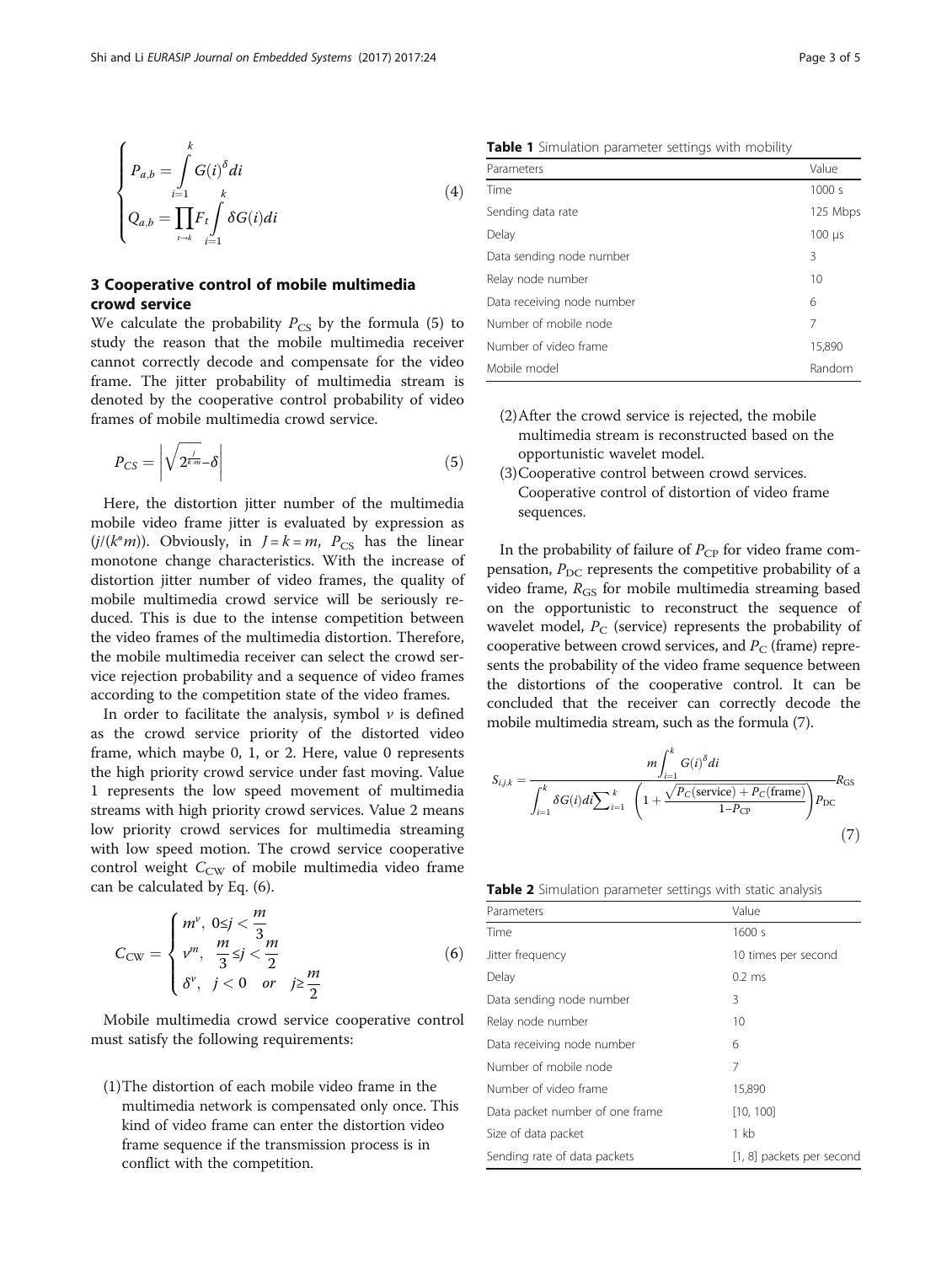We use NS-2 simulation method to produce two types of communication flows: multimedia mobile communication and multimedia static traffic flow. The probability of distortion and compensation of multimedia static communication flows is fixed. Multimedia mobile communication experimental parameters are shown in Table [1.](#page-2-0) The experimental parameters of multimedia static communication are shown in Table [2.](#page-2-0)

4 Results

In the experiment, we analyze the distortion sequence compensation effect of the mobile multimedia crowd service cooperation control protocol based on the opportunistic wavelet and the ratio of the video frames. Results are shown in Figs. 1 and 2. Figure 1 shows the performance of the decoding probability in the multimedia mobile communication stream. Figure 2 shows the performance analysis of the candidate compensate video frame ratio the in multimedia static communication. We find that the

control protocol based on opportunistic wavelet denoted as CSCOW mechanism can provide quality assurance for multimedia mobile communication. The distortion sequence decreases with the increase of opportunistic weight. The candidate compensate ratio of video frames is reduced with the opportunistic wavelet and the crowd service cooperation control. In the experiment, we compared the throughput and end-to-end delay of the CSCOW scheme and the multi-

proposed mobile multimedia crowd service cooperation

media service quality guarantee mechanism based on wavelet analysis denoted as QOSGW scheme, as shown in Figs. 3 and 4. Each mobile distortion video frame of CSCOW would be compensated immediately. In the transmission process, the distortion video frame sequence would be compensated for two times, which may be distorted by the competition. In addition, the crowd service of CSCOW scheme would actively reject to provide the

<span id="page-3-0"></span>Shi and Li EURASIP Journal on Embedded Systems (2017) 2017:24